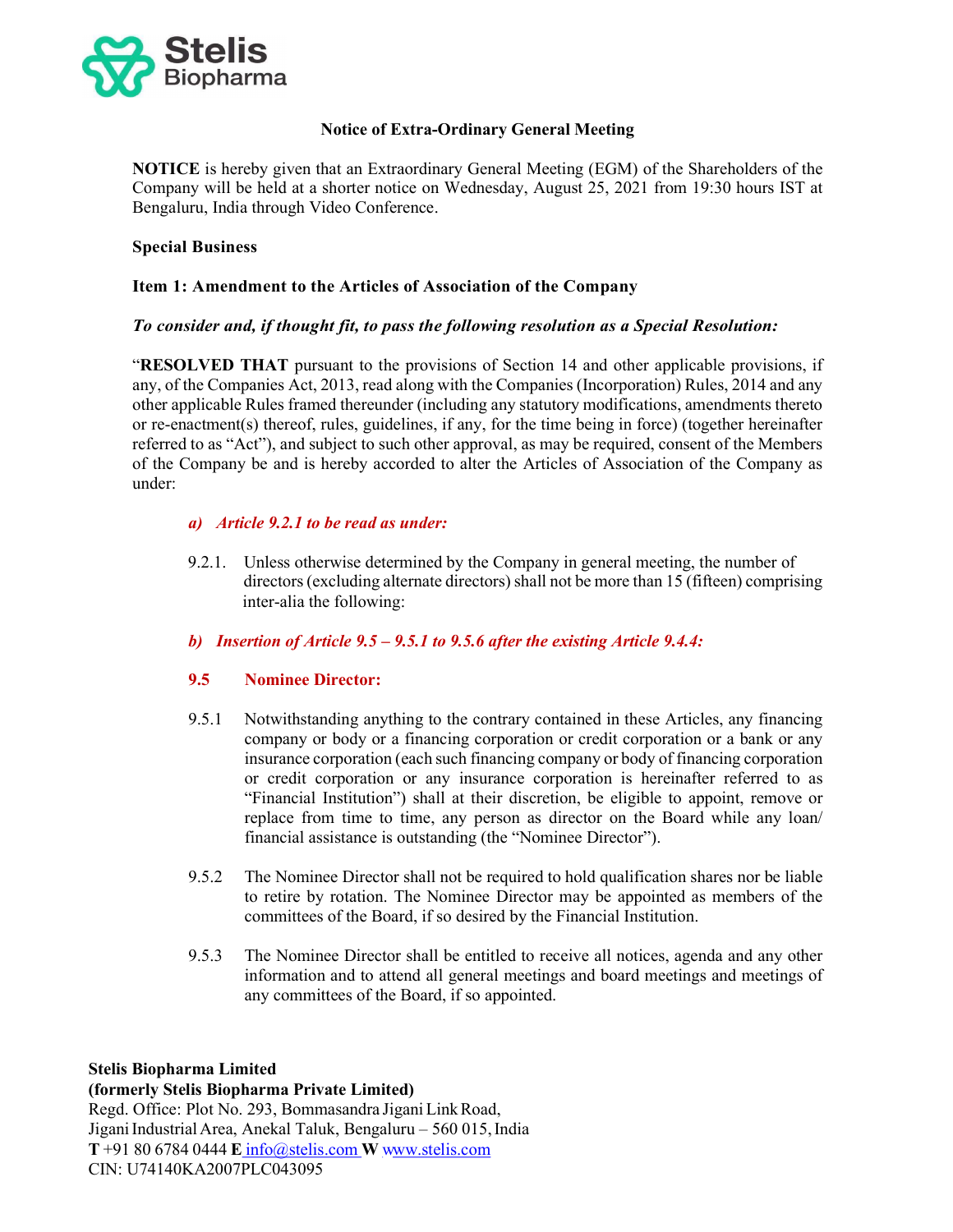

- 9.5.4 The Nominee Director shall be entitled to furnish to the Financial Institutions reports of the proceedings of all such meetings and the Company shall not have any objection to the same.
- 9.5.5 The Nominee Director shall be entitled to all the rights and privileges of other nonexecutive directors of the Board and the sitting fees, and expenses as payable to other directors on the Board and any other fees, commission, monies or remuneration in any form payable to the non-executive directors, the fees, commission, monies and remuneration in relation to such Nominee Director shall accrue to the appointing Financial Institution and the same shall accordingly be paid by the Company directly to the Financial Institution.
- 9.5.6 All expenditure incurred by the Financial Institution or the Nominee Director or both in connection with their appointment of directorship shall be borne and payable by the Company.

# b) Replacement of existing Article 34 as under:

### 34. Common Seal

The Company shall not have a Common Seal.

RESOLVED FURTHER THAT the Amended Articles of Association, as placed before the Members be and is hereby approved and adopted as the Articles of Association of the Company.

RESOLVED FURTHER THAT any Director of the Company be and is hereby severally authorized, on behalf of the Company, to do all such acts, matters, deeds and things as may be necessary and incidental to give effect to this resolution.

RESOLVED FURTHER THAT any Director of the Company be and is hereby authorized to sign a copy of this resolution as a certified true copy thereof and furnish the same to whomsoever concerned."

Item 2: Authorization to the Board of Directors of the Company to create mortgage/ charge/ hypothecate assets of the Company pursuant to section 180 (1) (a) of the Companies Act, 2013

To consider and, if thought fit, to pass the following resolution as a Special Resolution: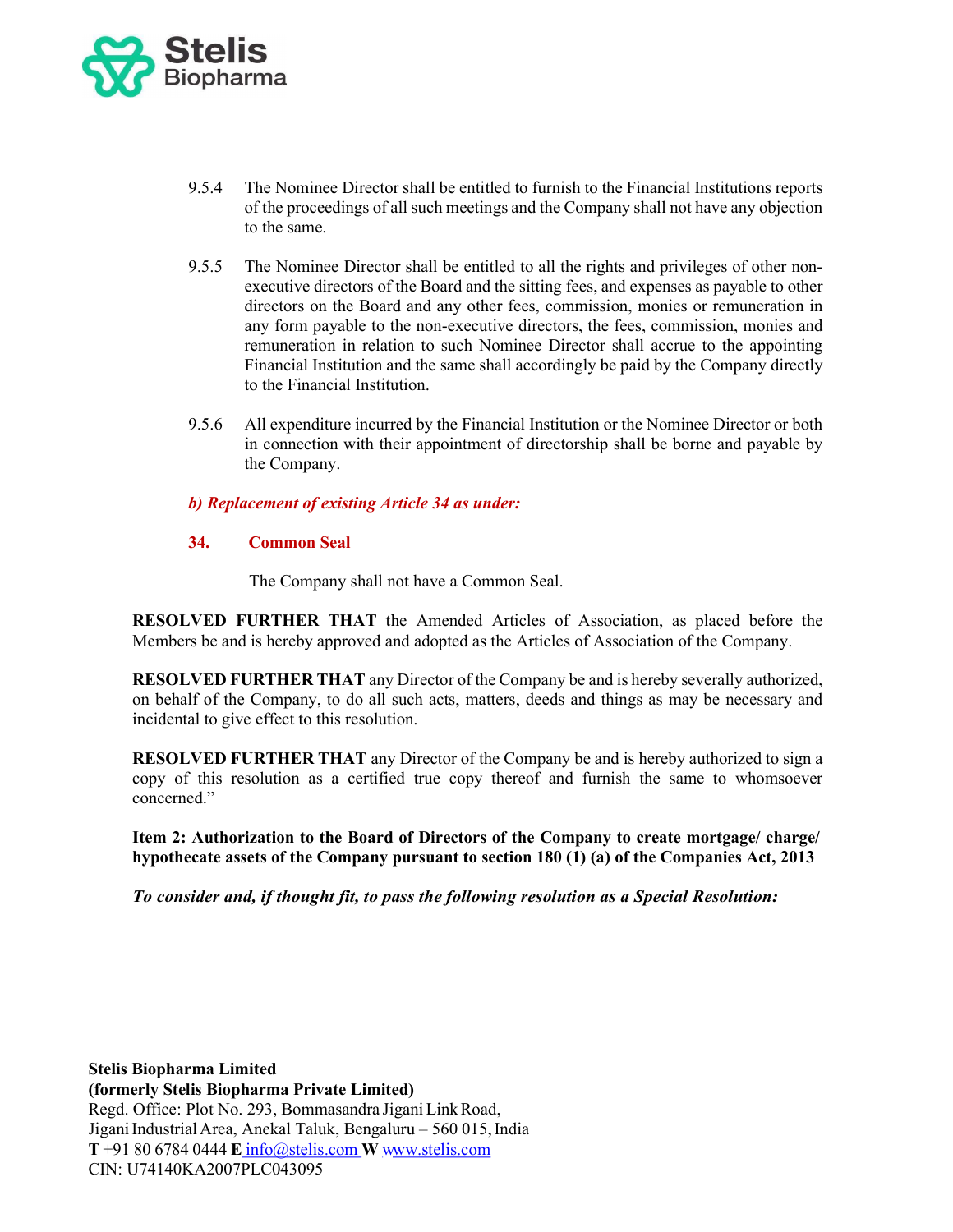

"RESOLVED THAT pursuant to Section 180 (1) (a) and any other applicable provisions of the Companies Act, 2013, ('the Act') and the Rules made thereunder including any statutory modification or re-enactment thereof for the time being in force, consent of the Members of the Company be and is hereby accorded for creation by the Board of Directors on behalf of the Company of such mortgages/ charges/ hypothecation and floating charges, in addition to the existing mortgages/ charges / hypothecation created by the Company in favor of the lenders, in such form and in such manner as may be agreed to between the Board of Directors and the Lenders, on all or any of the present and future immovable and/ or movable assets of the Company, wherever situated, of every nature and kind whatsoever to secure any Indian Rupee or Foreign Currency Loans, Debentures, Advances and all other moneys payable by the Company to the Lenders concerned, subject however, to the limit as available with the Company to borrow money where the money to be borrowed, together with the money already borrowed by the Company shall not exceed aggregate of the paid-up share capital, free reserves and securities premium of the Company (apart from temporary loans obtained from the Company's bankers in the ordinary course of business) together with interest thereon, additional interest, liquidated damages, commitment charges, premia on pre-payment or on redemption, costs, charges, expenses and all other money's payable by the Company in respect of said loans together with the power to take-over the management and concern of the Company in certain events, which is subject to approval of the Board of Directors of the Company.

RESOLVED FURTHER THAT for the purpose of giving effect to this resolution, the Board and/ or its duly constituted Committee be and are hereby authorised to finalise, settle and execute such documents/ deeds/ writings/ papers/ agreements as may be required and do all such acts, deeds, matters and things, as it may in its absolute discretion deem necessary, proper or desirable and to settle any question, difficulty or doubt that may arise in regard to creating mortgages/ charges as aforesaid.

RESOLVED FURTHER THAT any Director of the Company be and is hereby authorized to sign a copy of this resolution as a certified true copy thereof and furnish the same to whomsoever concerned."

# Item 3: Appointment of Ms. Vineeta Rai as an Independent Director of the Company

# To consider and if thought fit, to pass the following Resolution as a Special Resolution:

"RESOLVED THAT Ms. Vineeta Rai (DIN 07013113) who was appointed as an Additional Director of the Company by the Board of Directors with effect from July 23, 2021 pursuant to Section 161 of the Companies Act, 2013 ("the Act") and the Rules framed thereunder, who holds office up to the date of this General Meeting, be and is hereby appointed as a Director of the Company effective from July 23, 2021.

RESOLVED FURTHER THAT pursuant to the provisions of Sections 149, 150, 152, Schedule IV and other applicable provisions, if any, of the Act read with Rules framed thereunder (including any statutory modification(s) or re-enactment thereof ) as amended from time to time and pursuant to the Articles of Association of the Company, consent of the Members be and is hereby accorded to appoint Ms. Vineeta Rai as an Independent Director of the Company for a period of 5 years effective from July 23, 2021, not liable to retire by rotation.

# Stelis Biopharma Limited

### (formerly Stelis Biopharma Private Limited)

Regd. Office: Plot No. 293, Bommasandra Jigani Link Road, Jigani Industrial Area, Anekal Taluk, Bengaluru – 560 015, India  $T + 918067840444$  E info@stelis.com W www.stelis.com CIN: U74140KA2007PLC043095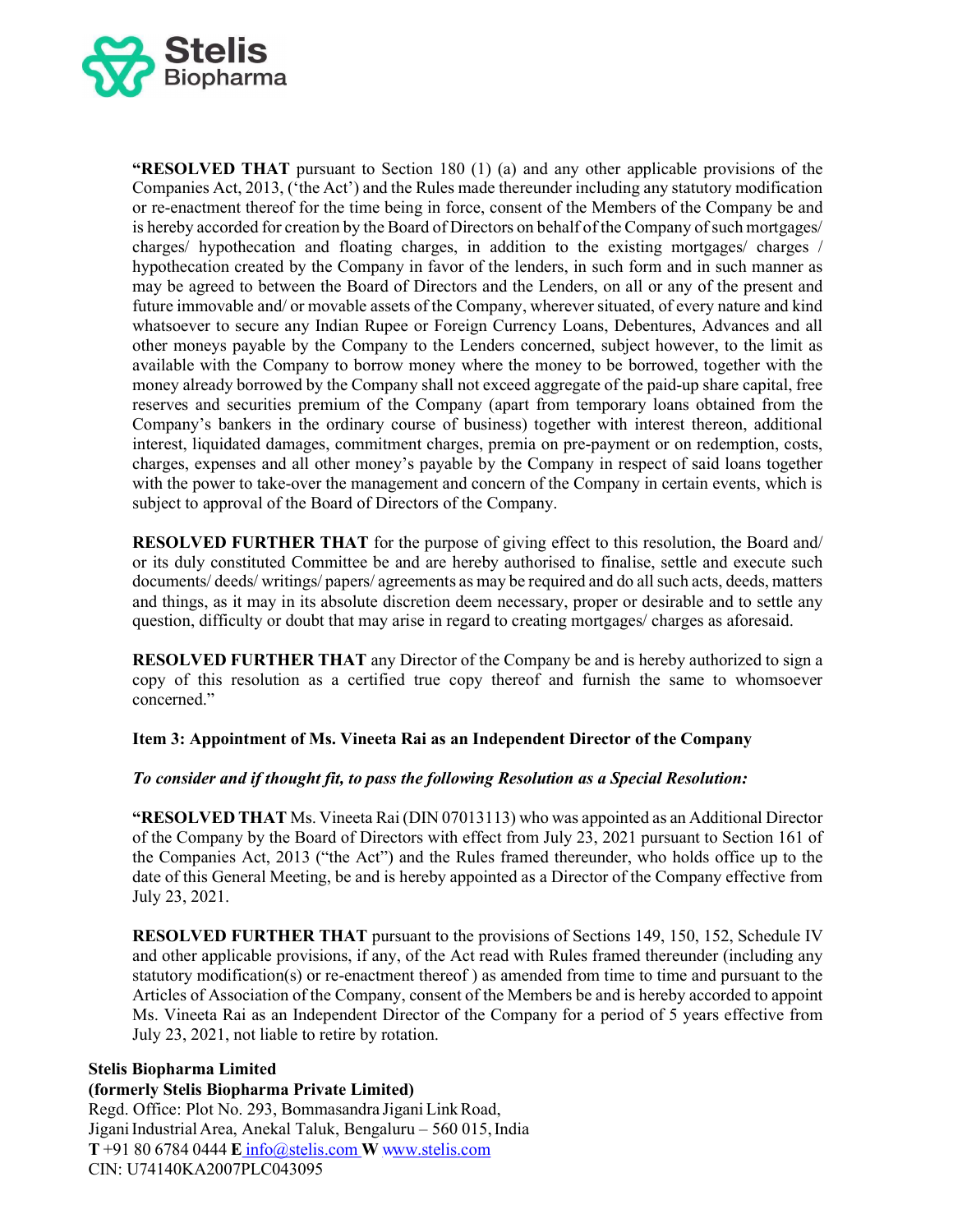

RESOLVED FURTHER THAT any Director of the Company be and are hereby severally authorized to do all such acts, deeds, matters, things and sign and file all such papers, documents, forms and writings as may be necessary and incidental to the aforesaid resolution."

Date: August 13, 2021 Place: Bengaluru

 On behalf of the Board of Directors of Stelis Biopharma Limited

 $SD/-$ 

P R Kannan Executive Director & CFO DIN: 03435209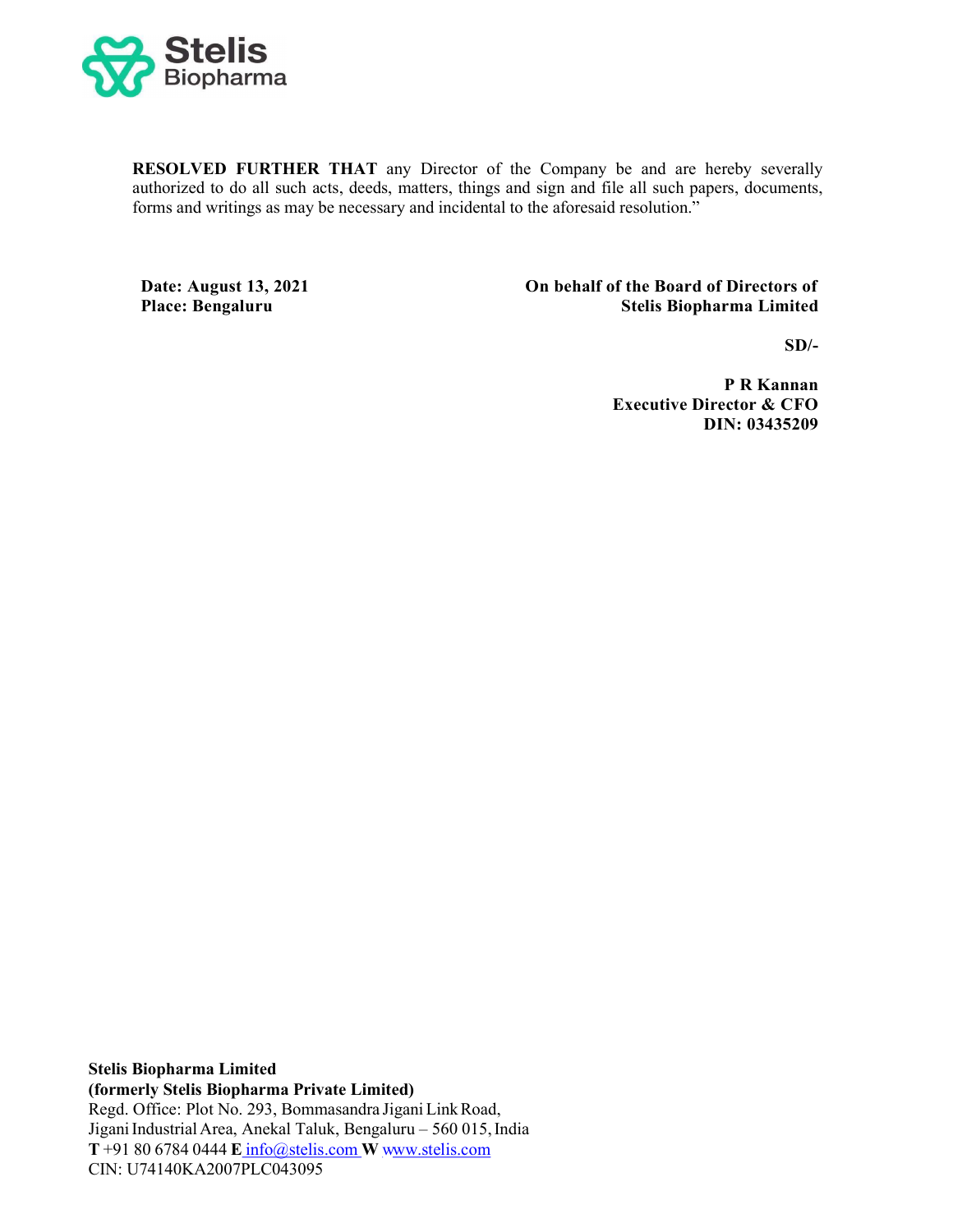

# **NOTES**

- 1. Corporate Members intending to appoint authorized representatives to attend the EGM are requested to send to the Company, a certified copy of the Board Resolution or Power of Attorney, if any, authorizing their representative(s) to attend and vote, on their behalf, at the EGM.
- 2. The Explanatory Statement pursuant to Section 102 of the Act read with applicable Rules thereto annexed hereto and form part of this notice.
- 3. The Meeting is convened at a shorter notice under the provisions of the Section 101 of the Companies Act, 2013
- 4. Members are requested to intimate the change in their address registered with the Company.
- 5. The details for holding EGM via videoconferencing is as under:

# Meeting ID: https://strides.zoom.us/j/92149567959?pwd=Y0tmSXpZWWQvRWx4eFcxQ2hoVTRyZz09

Meeting ID: 921 4956 7959 Password: 855659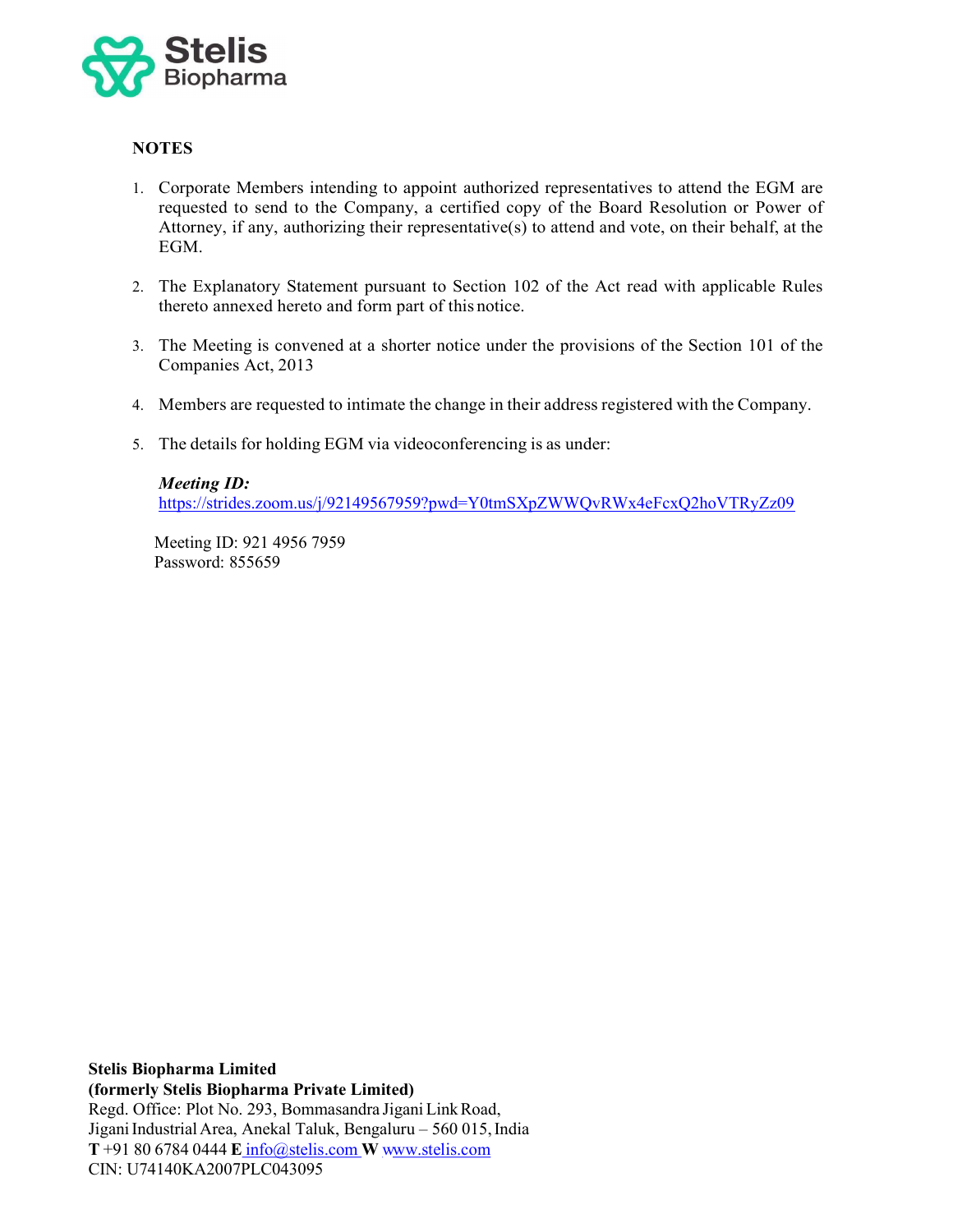

# EXPLANATORY STATEMENT – PURSUANT TO SECTION 102 OF THE COMPANIES ACT, 2013 READ WITH RULES MADE THERETO

In conformity with the provisions of Section 102(1) of the Companies Act, 2013, the following Explanatory Statement sets out all material facts relating to the Special Businesses mentioned in the accompanying Notice of the Extraordinary General Meeting of the shareholders of the Company scheduled on Wednesday, August 25, 2021 from 19:30 hours IST at a shorter notice and should be taken as forming part of the Notice.

### Item 1: Amendment to the Articles of Association of the Company

### a) Composition of Board of Directors

Members are apprised that Stelis intends to expand its composition of Board Members. However, Article 9.2.1 restricts the maximum composition of board members to 10 (Ten).

Therefore, it is proposed to amend the existing Article 9.2.1 of Stelis, to increase the maximum composition of board members to 15 (Fifteen) as detailed in the resolution.

### b) Provision for appointment of Nominee Director

Members are apprised that Stelis is in the process of availing a term loan facility of INR 5,500 Million from IndusInd Bank Limited, Bengaluru, India (Lender) to part finance its vaccine project.

As part of the facility documentation, Lender proposes to appoint a Nominee Director on the Board of Stelis on their behalf in the event of any default by Stelis.

To enable the above requirement, it is proposed to amend the existing Articles of Stelis, by inserting Article 9.5 as detailed in the resolution.

# c) Removal of Common Seal provision from the Articles

Members are apprised that as per the provisions of Companies Act, 2013, common seal is to be affixed on certain documents (such as a bill of exchange, share certificates, etc.) With amendments to the Act, the common seal is no more mandatory and has been made optional.

Consequently, several sections of Companies Act, 2013 dealing with common seal have been amended to incorporate the above requirement.

It is therefore proposed that Stelis also adapts this option and let go of the Common Seal requirement in its Articles of Association for administrative convenience.

Approval of the members is sought to adopt the amended Articles of Association of the Company after incorporating the provisions for removal of Common Seal as detailed in the resolution.

#### Stelis Biopharma Limited

#### (formerly Stelis Biopharma Private Limited)

Regd. Office: Plot No. 293, Bommasandra Jigani Link Road, Jigani Industrial Area, Anekal Taluk, Bengaluru – 560 015, India  $T + 918067840444$  E info@stelis.com W www.stelis.com CIN: U74140KA2007PLC043095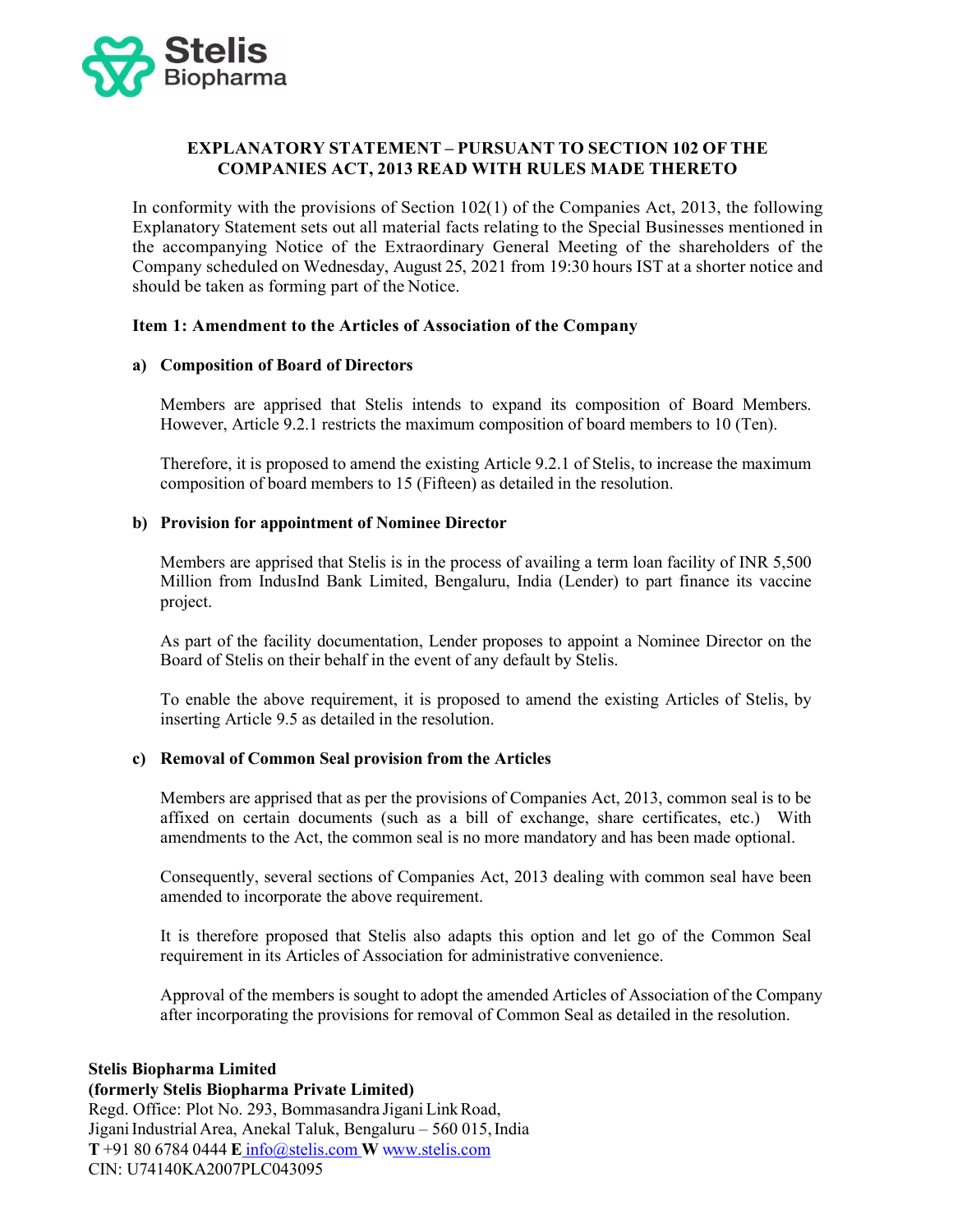

Board is of the opinion that this proposal will not have any adverse impact on the business of the Company and accordingly recommends passing of the proposed resolution stated in Item 1 as a Special Resolution and request your approval for the same.

None of the Promoters, Directors or their relatives are in any way, concerned or interested, financial or otherwise, in the resolution except and to the extent of their shareholding as Member of the Company, if any.

Item 2: Authorization to the Board of Directors of the Company to create mortgage/ charge / hypothecate assets of the Company pursuant to section 180 (1) (a) of the Companies Act, 2013

### About the provisions

The borrowings by a Company, in general, is required to be secured by mortgage and/ or charge on all or any of the movable and/ or immovable properties of the Company in such form, manner and ranking as may be negotiated by Company and the Lenders.

Such mortgage/ charge to secure borrowings of the Company also comes with a power to the charge holders to take over the management of the business and concern of the Company in certain events of default. According to the provisions of Section 180 (1) (a), this may be regarded as disposal of the Company's undertaking and therefore mandates shareholder approval for such mortgage/ charge.

# Applicability to Stelis

The provisions of this section is applicable to Stelis subsequent to its conversion into a Public Limited Company effective July 31, 2021.

#### Borrowing Limits for this purpose

In line with the provisions of Section 180 (1) (c) the Act, the Company can borrow upto an aggregate amount of the paid‐up capital, free reserves and securities premium of the Company, together with the money already borrowed by the company with Board approval. The said limits however excludes temporary loans obtained by the Company in the ordinary course of business.

Temporary loans for this purpose would mean loans repayable on demand or loans repayable within six months from the date of loan. However, 'temporary loans' does not include loans raised for financing capital expenditure.

#### Limits available with the Company as at July 31, 2021 is as under:

Borrowings exceeding the said limits would require prior Members' approval by way of Special Resolution under Section 180 (1) (c).

Management believes that borrowings of the Company shall not exceed such prescribed limit. Therefore, the Company is not seeking additional limits under Section 180 (1) (c).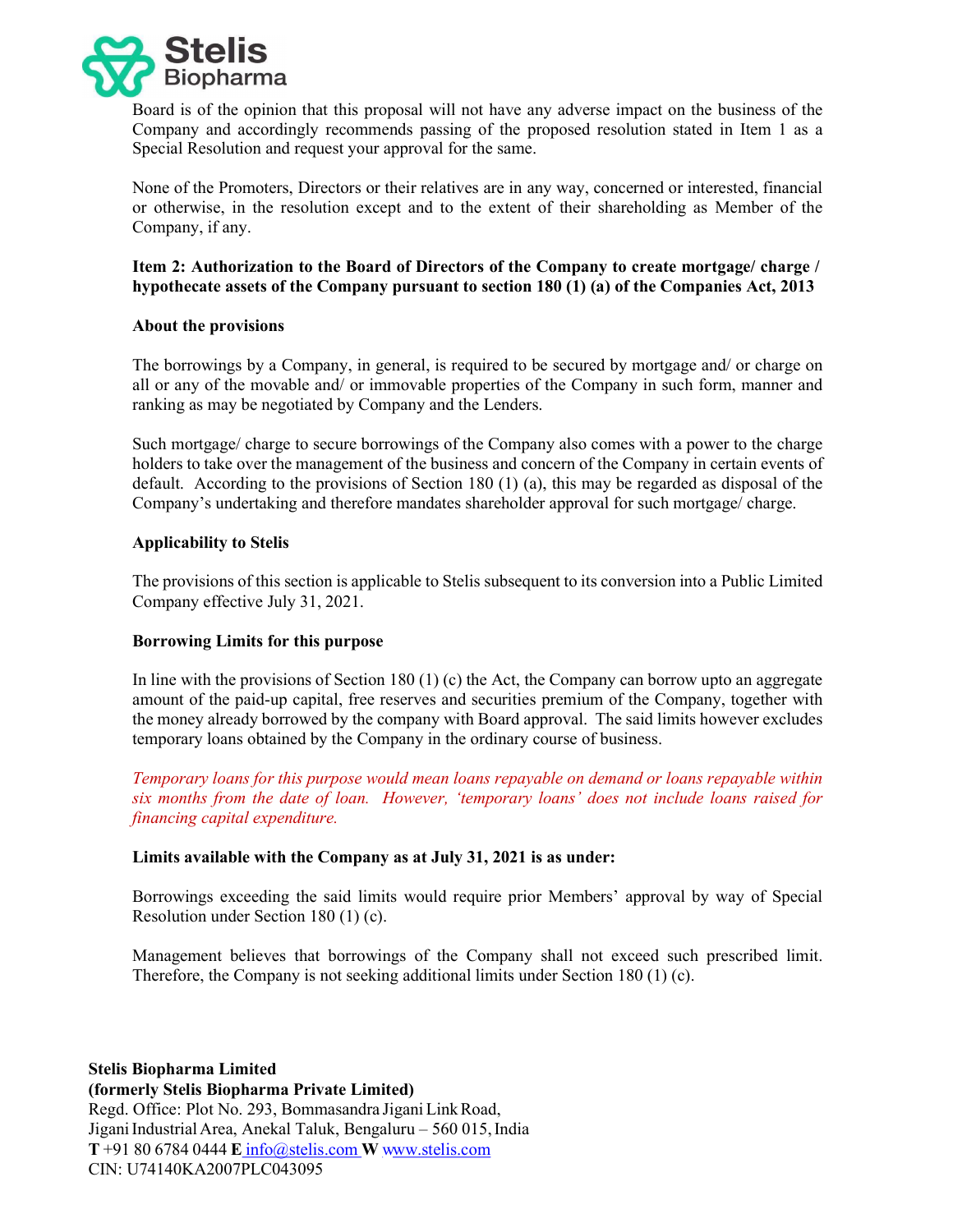

# Approval process

Provisions of Section 180 (1) (a) of the Companies Act, 2013 read with Rules made thereunder, requires that consent of the Members of the Company be accorded as a Special Resolution.

Accordingly, approval under the Section shall be sought for:

- 1) Ratifying the charges which is already created by the Company for its existing borrowing; and
- 2) Creating charge for the future borrowings of the Company.

Board is of the opinion that this proposal shall not have any adverse impact on the business of the Company and accordingly recommends passing of the proposed resolution stated in Item 2 as Special Resolution and request your approval for the same.

None of the Directors or Key Managerial Personnel of the Company and their relatives is concerned or interested, financially or otherwise, in the Special Resolution except to the extent of their shareholding in the Company.

# Item 3: Appointment of Ms. Vineeta Rai as Independent Director of the Company

Members are apprised that Ms. Vineeta Rai was appointed as an Independent Director of the Company effective July 23, 2021, subject to approval of the Members of the Company.

Vineeta has also been appointed as the Chairperson of the Audit Committee and Member of the Nomination & Remuneration Committee.

# About Ms. Vineeta Rai

Ms. Vineeta Rai, aged 77 years, is a former IAS Officer and Revenue Secretary in the Government of India.

Vineeta holds a B.A. (Hons) degree in History from Delhi University, B.A. (American History and Politics) from Brandeis University, USA and a visiting Fellow in Public Administration at Queen Elizabeth House, Oxford University. She was voted as one of the 25 Most Powerful Women in business in India in 2004.

Vineeta has extensive experience in Public Administration, particularly in the fields of Health Administration and Finance with work experience in the Ministry of Health and Family Welfare, Government of India which interalia included Drugs and Prevention of Food Adulteration and as Secretary Banking, Insurance and Revenue in the Ministry of Finance, Government of India.

She has also served as a Director on the boards of several Banks and Insurance Companies and is currently on the Board of Indraprastha Medical Corporation Limited (part of Apollo Hospitals) as an Independent Director.